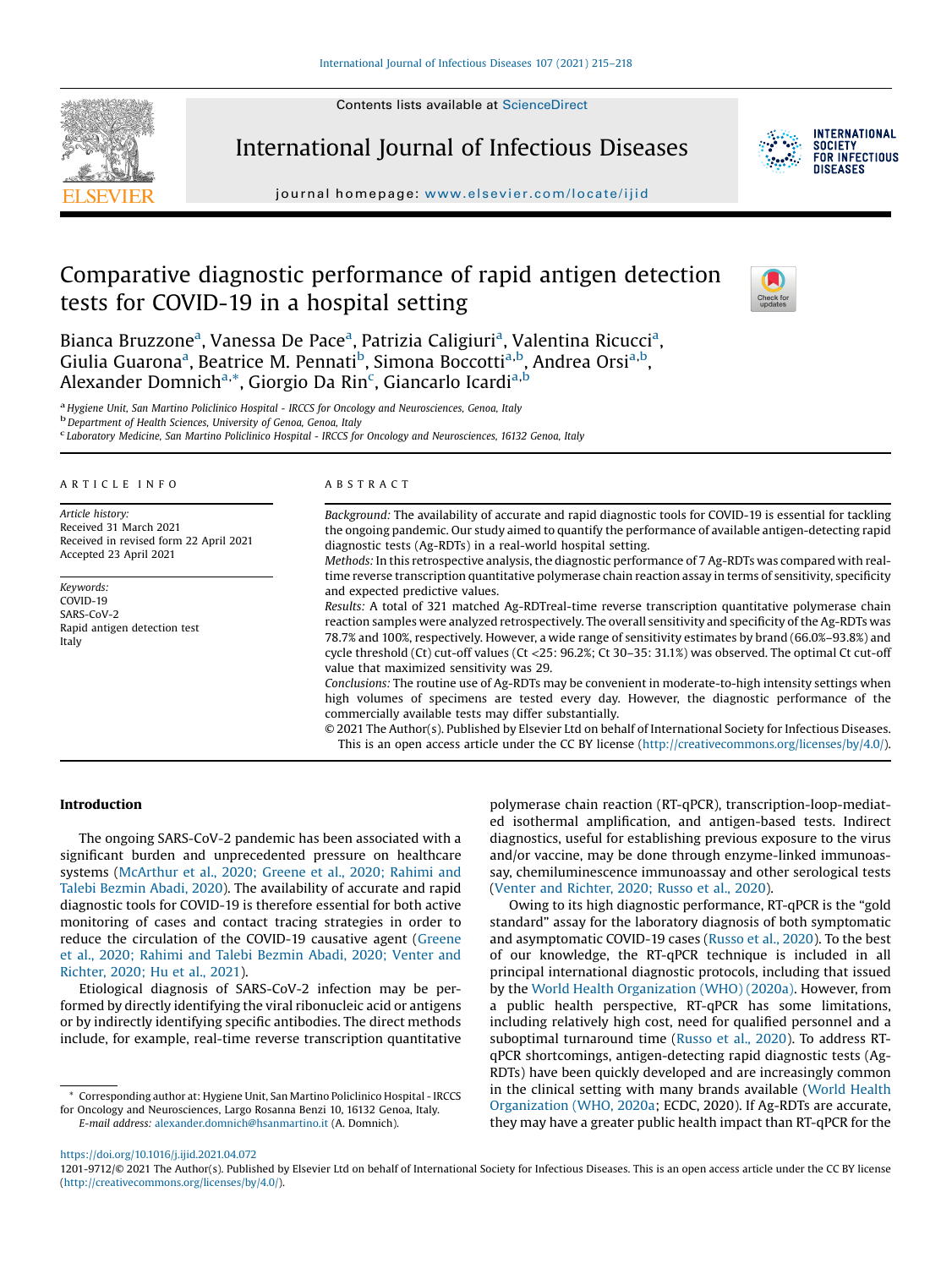following reasons: (i) no need for high-level technical expertise and laboratory capacity; (ii) may be performed locally in a decentralized locality with the associated logistic advantages; (iii) may facilitate timely decisions regarding quarantine and/or treatment regimens and epidemiological investigations of novel clusters [\(Dinnes](#page-3-0) et al., 2021; ECDC, 2020).

On the other hand, Ag-RDTs are less sensitive than RT-qPCR ([ECDC,](#page-3-0) 2020). A recent Cochrane review ([Dinnes](#page-3-0) et al., 2021) highlighted considerable between-study variability in sensitivity and specificity estimates; these also varied by Ag-RDT brand and viral load. For instance, a subgroup analysis by viral load defined by the cycle threshold (Ct) quantified a 53.8% absolute difference in sensitivity between samples with  $Ct < 25$  and  $>25$  ([Dinnes](#page-3-0) et al., [2021\)](#page-3-0). The WHO [\(2020b\)](#page-3-0) recommends that SARS-CoV-2 Ag-RDTs have a minimum of 80% sensitivity and 97% specificity. The European Centre for Disease Control and [Prevention](#page-3-0) (ECDC) [\(2020\)](#page-3-0) has recently proposed a more conservative threshold of  $\geq$ 90% for the sensitivity parameter, especially in low-incidence settings.

Our rationale for this retrospective analysis is the paucity of data comparing the performance of Ag-RDTs in the hospital setting. Moreover, the ECDC [\(2020\)](#page-3-0) has recommended that European countries perform an independent and setting-specific evaluation of Ag-RDTs before widespread implementation. Thus, our primary goal was to assess the diagnostic accuracy of Ag-RDTs in a real-world setting compared with RT-qPCR. Moreover, considering the recent significant evolution of Ag-RDTs, we also aimed to compare the diagnostic accuracy of different Ag-RDTs assays.

#### Methods

#### Study design and setting

We conducted this retrospective analysis at the regional reference laboratory for COVID-19 diagnostics located in San Martino Policlinico Hospital, Hygiene Unit (Genoa, Italy). To be included in the study, samples had to have been tested by both Ag-RDT (in urgent routine modality) and RT-qPCR assay (following confirmation of the Ag-RDT output). All available matched samples collected between July and December 2020 were eligible. Swabs were performed using a flocked probe and were eluted in the universal transport medium (UTM, Copan Diagnostics Inc, US). All tests were performed within 8 h from the arrival of samples at the laboratory.

No formal ethical approval for this retrospective study was needed because it was conducted as part of routine SARS-CoV-2 testing.

# Real-time reverse transcription quantitative polymerase chain reaction

Each sample underwent the extraction-free RT-qPCR on Nimbus IVD (Seegene Inc., Republic of Korea) using the Allplex™ SARS-COV-2 Assay kit (Seegene Inc., Republic of Korea), following the manufacturer's protocol. The obtained material was tested for SARS-CoV-2 through a one-step multiplex RT-qPCR on Bio-Rad CFX96TM thermal cycler (Bio-Rad Laboratories, US). Gene amplifications were then tested by FAM (E gene), HEX (internal control), Cal Red 610 (RdRP – RNA-dependent RNA-polymerase gene) and Quasar 670 (N gene) fluorophores. Final results were interpreted using the 2019-nCoV viewer (Seegene Inc., Republic of Korea) following the manufacturer's instructions. Samples showing Ct values <35 for the target genes were considered positive.

### Antigen-detecting rapid diagnostic tests

The Ag-RDTs used were classified into 2 categories. The first was lateral flow immunochromatographic tests (LFTs) and included: STANDARD Q COVID-19 Ag (SD Biosensor, Republic of Korea), Humasis COVID-Ag Test (Humasis, South Korea), COVID-19 Antigen Rapid Test Prima Professional (Prima Lab, Switzerland) and BIOCREDIT COVID-19 Ag (RapiGEN Inc., Republic of Korea). The second was fluorescent immunoassay (FIA) tests and included: STANDARD<sup>™</sup> F COVID-19 Ag FIA (Biosensor, Republic of Korea), LumiraDx SARS-CoV-2 Ag Test (LumiraDx UK Ltd) and FREND COVID-19 Ag test (NanoEntek, Republic of Korea).

The Ag-RDTs were performed following the manufacturer's instructions.

#### Data analysis

RT-qPCR was considered as a reference standard against Ag-RDTs [\(Foundation](#page-3-0) for Innovative New Diagnostics (FIND, 2020). On the basis of Ct values, and therefore viral load, RT-qPCR positive samples were divided into 3 categories: <25 (high load), 25–29.9 (medium load) and 30–34.9 (low load). Infectiousness is likely associated with high viral loads with Ct values of <25/30, and Ag-RDTs are expected to perform best in these cases (World [Health](#page-3-0) [Organization](#page-3-0) (WHO, 2020a; ECDC, 2020; [Dinnes](#page-3-0) et al., 2021).

Diagnostic performance of Ag-RDTs was assessed through calculation of sensitivity and specificity overall and stratified by assay type and Ct value categories. A receiving operation curve was then constructed and the area under the curve quantified. An optimal cut-off of the Ct value was estimated using Youden's J statistic. The expected positive (PPV) and negative (NPV) predictive values were calculated from the overall sensitivity and specificity and hypothetical positivity prevalence of 0.5%, 1%, 5%, 10% and 20% ([ECDC,](#page-3-0) 2020; [Dinnes](#page-3-0) et al., 2021).

All analyses were performed using R stats packages v. 4.0.3 ([R](#page-3-0) Core [Team,](#page-3-0) 2020).

#### Results

#### Characteristics of samples analyzed

A total of 321 samples were included in the analysis. Of these, 21.2% ( $n = 68$ ) were found negative by RT-qPCR. The remaining 78.8% (n = 253) tests were positive: 41.1% (95% CI: 35.0%–47.4%), 41.1% (95% CI: 35.0%–47.4%) and 17.8% (95% CI: 13.3%–23.1%) had low, medium and high Ct values, respectively. The summary distribution of Ct values of the positive samples is shown in Figure 1. Of the Ag-RDTs used 37.1% (n = 119) and 62.9% (n = 202) belonged to LFT and FIA types, respectively.



Figure 1. Distribution of the cycle threshold values of RT-qPCR positive samples, by gene region.

Ct: cycle threshold; RdRp: RNA-dependent RNA-polymerase; RT-qPCR: reverse transcription quantitative polymerase chain reaction.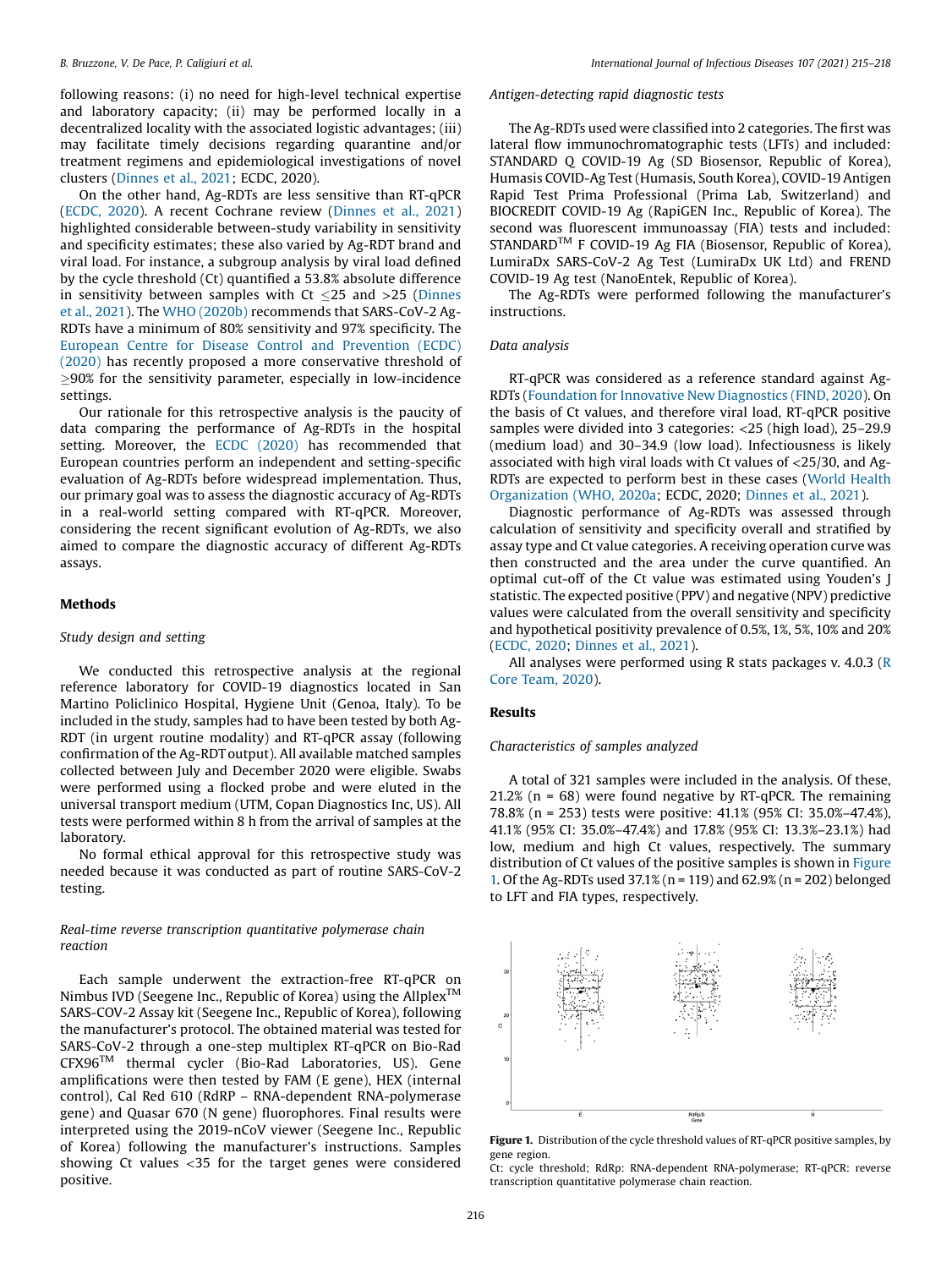#### Table 1

Two-per-two table on the performance of the antigen-detecting rapid diagnostic tests used (results are reported as % (n)).

| Ag-RDTs  | RT-qPCR    |          | Total      |
|----------|------------|----------|------------|
|          | Positive   | Negative |            |
| Positive | 62.0 (199) | 0(0)     | 62.0 (199) |
| Negative | 16.8(54)   | 21.2(68) | 38.0 (122) |
| Total    | 78.8 (253) | 21.2(68) | 100 (321)  |

Ag-RDT: antigen-detecting rapid diagnostic test; RT-qPCR: reverse transcription quantitative polymerase chain reaction.

#### Overall diagnostic performance of Ag-RDTs used

Table 1 reports raw data on the performance of the Ag-RDTs analyzed: the proportion of false-negative results was  $21.3\%$  (n = 54), while no false-positive specimens were revealed. The overall sensitivity and specificity were therefore 78.7% (95% CI: 73.2%– 83.3%) and 100% (95% CI: 94.7%–100%), respectively. The expected NPVs at the positivity rate of 0.5%, 1%, 5%, 10% and 20% were 99.9%, 99.8%, 98.9%, 97.7% and 94.9%, respectively, while the expected PPV was constantly 100%. The receiving operation curve constructed using the average Ct value vs positive Ag-RDT showed an area under the curve of 0.88 (95% CI: 0.82–0.93) with an optimal Ct cutoff value of 29.

#### Sensitivity of Ag-RDTs according to the cycle threshold and test type

There was a significant (as shown by non-overlapping 95% CIs) relationship between sensitivity and Ct values: low Ct value specimens were associated with a sensitivity of 96.2%, while those with high Ct values had a sensitivity of only 31.1%. The use of FIA tests was associated with a lower number of false negatives, independently from Ct. However, LFTs performed reasonably well at low-to-medium Ct values (Table 2).

On the other hand, there was a high between-brand heterogeneity of results [\(Table](#page-3-0) 3). The best performing assays were STANDARD Q COVID-19 Ag and FREND COVID-19 Ag.

#### Discussion and conclusions

In the present study, we have evaluated the diagnostic performance of different Ag-RDTs in a real-world hospital setting. The overall sensitivity of Ag-RDTs was approximately 79%, while the specificity was 100% with no false-positive results. On the other hand, the sensitivity of Ag-RDTs increased up to 96.2% for high viral load (Ct <25) samples. Therefore overall sensitivity was driven by a relatively high frequency of false-negative results among specimens with Ct values of 30–35. On average, FIA tests performed better than LFTs, although a substantial between-brand heterogeneity was observed.

To the best of our knowledge, there is still an ongoing debate on which RT-qPCR cut-off value should be used to indicate that a specimen is positive, weakly positive or negative. In this regard, a recent systematic review [\(Jefferson](#page-3-0) et al., 2020) has established that Ct values were significantly lower in samples producing live virus

culture. [Bullard](#page-3-0) et al. (2020) have estimated that the infectiousness (defined in that study by growth in the Vero cell culture) has been significantly reduced at  $Ct > 24$ ; this may mean that RT-qPCR positivity persists beyond infectiousness. In our study, to align with the previous body of primary research identified in available systematic reviews (Van Walle et al., 2020; [Dinnes](#page-3-0) et al., 2021), we used a more conservative Ct threshold of 35. Indeed, we found that the optimal Ct-value cut-off that maximized sensitivity was 29; the same Ct cut-off with a sensitivity of 92% has been recently documented by [Nalumansi](#page-3-0) et al. (2021).

A systematic review on the diagnostic accuracy of Ag-RDTs against RT-qPCR performed by ECDC researchers (Van [Walle](#page-3-0) et al., [2020](#page-3-0)) has documented a high variability of sensitivity estimates (range 29%–93.9%), while the specificity was constantly high (range 98.8%–100%). The more recent Cochrane review [\(Dinnes](#page-3-0) et al., [2021](#page-3-0)) has reported a wider range for both sensitivity (0%– 94%) and specificity (90%–100%). The pooled results obtained by [Dinnes](#page-3-0) et al. (2021) are consistent with the sensitivity estimates obtained in our study. For instance, for samples with Ct values <25, we calculated sensitivity of 96.2% (95% CI: 90.5%–98.5%) which is in line with the Cochrane review estimate of 94.5% (95% CI: 91.0%– 96.7%). By contrast, as compared with the Cochrane review, we found a higher overall sensitivity for specimens with Ct values >25 (66.4% [95% CI: 58.5%–73.5%] vs 40.7% [95% CI: 31.8%–50.3%]). This finding may be partially explained by one-third of the Ag-RDTs belonged to high performing FIA tests (STANDARD Q COVID-19 Ag and FREND COVID-19 Ag), while [Dinnes](#page-3-0) et al. (2021) mainly dealt with LFTs. Apart from their higher sensitivity, FIA tests also have an advantage of a shorter readout time. On the other hand, these rapid tests may have higher purchase costs; a critical assessment of the local epidemiological situation with clear cost-benefit reasoning may aid the decision-making process.

More generally, our results are consistent with the recent suggestions proposed by the ECDC [\(2020\).](#page-3-0) Thus, in low COVID-19 prevalence, Ag-RDTs would be associated with low PPVs and high NPVs. Ag-RDTs may be useful to screen positive patients with high viral loads; these, however, should be subsequently confirmed by RT-qPCR. Negative tests may not require a subsequent RT-qPCR. By contrast, in settings with high incidence, positive results will most probably identify true positives with no need for subsequent RTqPCR, while for negative tests the ECDC suggests an immediate RTqPCR [\(ECDC,](#page-3-0) 2020). Again, cost-benefit reasoning should be applied in this circumstance.

We acknowledge that our study may suffer from some limitations. First, although the overall sample size was comparatively large (the medium sample size of 77 studies included in the Cochrane review by [Dinnes](#page-3-0) et al. (2021) was 182), it was skewed to RT-qPCR positive samples. It has been suggested ([Foundation](#page-3-0) for Innovative New [Diagnostics](#page-3-0) (FIND, 2020) that in retrospective validation studies of SARS-CoV-2 Ag-RDTs a minimum number of both RT-qPCR positive and negative samples should be 100. In this study we had only 68 negative samples. On the other hand, shifting a positivity cut-off to Ct <30 [\(Dinnes](#page-3-0) et al., 2021; ECDC, 2020) would produce a total of 105 RT-qPCR negative samples. Thus we believe our study results are sufficiently powered. Second, during the study period, the availability of single Ag-RDTs differed

Table 2

Sensitivity of the antigen-detecting rapid diagnostic tests used, by assay type and cycle threshold category (results are reported as % (95% CI)).

| $Ag-RDT$ type $(n)$ | Cycle threshold   |                  |                  |                  |                  |  |
|---------------------|-------------------|------------------|------------------|------------------|------------------|--|
|                     | $<$ 25            | $25 - 29.9$      | <30              | $30 - 34.9$      | $<$ 35           |  |
| LFT (119)           | $91.7(80.5-96.7)$ | 70.7 (55.5–82.3) | 82.0 (72.8–88.6) | $9.5(2.7-28.9)$  | 68.2 (59.0–76.2) |  |
| FIA (202)           | $100(93.6-100)$   | 88.9 (78.8–94.5) | 94.1 (88.4–97.1) | 50.0 (31.4–68.6) | 86.7 (80.2–91.3) |  |
| Any (321)           | $96.2(90.5-98.5)$ | 81.7 (73.2–88.0) | 88.9 (84.0–92.5) | 31.1 (19.5–45.7) | 78.7 (73.2-83.3) |  |

Ag-RDT: antigen-detecting rapid diagnostic test; FIA: fluorescent immunoassay; LFT: lateral flow immunochromatographic test.